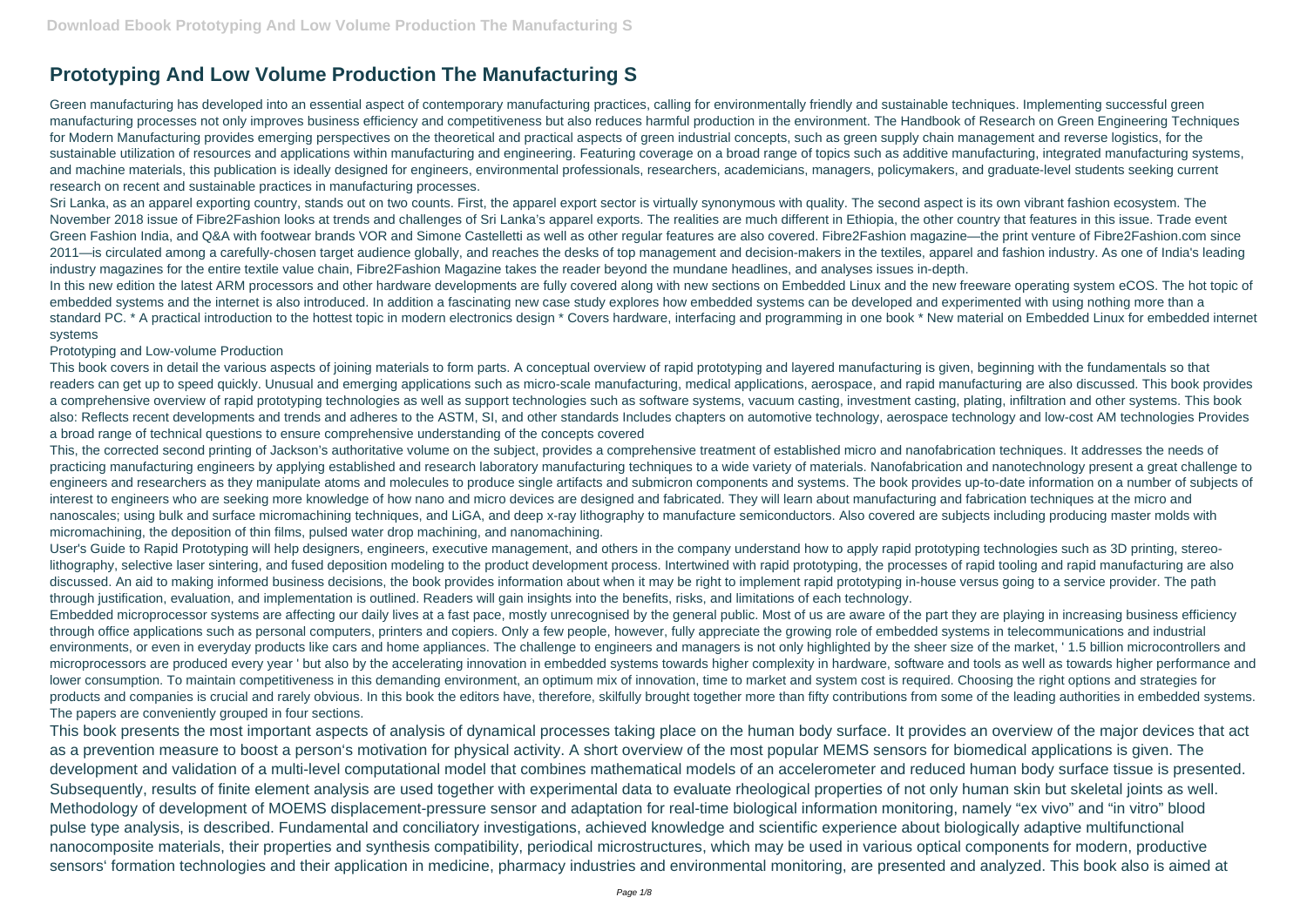research and development of vibrational energy harvester, which would convert ambient kinetic energy into electrical energy by means of the impact-type piezoelectric transducer. The book proposes possible prototypes of devices for non-invasive real-time artery pulse measurements and micro energy harvesting. Contributed papers presented at the conference held at Central Mechanical Engineering Research Institute, Durgapur.

The latest instalment in the Manufacturing Guides series, this book is targeted at students and professionals who create graphics or packaging for mass production. With some 400 specially commissioned photographs and technical illustrations, it describes more than 35 manufacturing processes, from the traditional and long-established to cutting-edge technologies.

This book introduces readers to additive technology and its application in different business sectors. It explores the fundamental impact additive has on technology, particularly on operations, innovation, supply chains, the environment and customer relations. Subsequently, on the basis of a broad survey of the best technology adopters, it offers advice on how to enhance business value by implementing the technology in different industrial and commercial environments. Additive manufacturing (AM) is a new area of manufacturing that has already brought about phenomenal changes to industry and business models. It affects nearly all aspects of the managerial and organizational thinking that was applied to conventional manufacturing. Currently, the technology is being adopted in manufacturing areas that involve high-value products with complex geometries, and small to medium production volumes. It boosts the productivity of new product development processes by slashing costs, reducing time and promoting creativity and innovativeness. Further, it shrinks supply chains by bringing firms closer to their customers. This unique book offers abundant empirical and practical evidence confirming the value of this new technology. The Small Business Innovation Research (SBIR) program is one of the largest examples of U.S. public-private partnerships, and was established in 1982 to encourage small businesses to develop new processes and products and to provide quality research in support of the U.S. government's many missions. The Small Business Technology Transfer (STTR) Program was created in 1992 by the Small Business Research and Development Enhancement Act to expand joint venture opportunities for small businesses and nonprofit research institutions by requiring small business recipients to collaborate formally with a research institution. The U.S. Congress tasked the National Research Council with undertaking a comprehensive study of how the SBIR and STTR programs have stimulated technological innovation and used small businesses to meet federal research and development needs, and with recommending further improvements to the programs. In the first round of this study, an ad hoc committee prepared a series of reports from 2004 to 2009 on the SBIR and STTR programs at the five agencies responsible for 96 percent of the programs' operations-including the Department of Energy (DoE). Building on the outcomes from the first round, this second round presents the committee's second review of the DoE SBIR program's operations. Public-private partnerships like SBIR and STTR are particularly important since today's knowledge economy is driven in large part by the nation's capacity to innovate. One of the defining features of the U.S. economy is a high level of entrepreneurial activity. Entrepreneurs in the United States see opportunities and are willing and able to assume risk to bring new welfare-enhancing, wealth-generating technologies to the market. Yet, although discoveries in areas such as genomics, bioinformatics, and nanotechnology present new opportunities, converting these discoveries into innovations for the market involves substantial challenges. The American capacity for innovation can be strengthened by addressing the challenges faced by entrepreneurs. The directed self-assembly (DSA) method of patterning for microelectronics uses polymer phase-separation to generate features of less than 20nm, with the positions of selfassembling materials externally guided into the desired pattern. Directed self-assembly of Block Co-polymers for Nano-manufacturing reviews the design, production, applications and future developments needed to facilitate the widescale adoption of this promising technology. Beginning with a solid overview of the physics and chemistry of block copolymer (BCP) materials, Part 1 covers the synthesis of new materials and new processing methods for DSA. Part 2 then goes on to outline the key modelling and characterization principles of DSA, reviewing templates and patterning using topographical and chemically modified surfaces, line edge roughness and dimensional control, x-ray scattering for characterization, and nanoscale driven assembly. Finally, Part 3 discusses application areas and related issues for DSA in nano-manufacturing, including for basic logic circuit design, the inverse DSA problem, design decomposition and the modelling and analysis of large scale, template self-assembly manufacturing techniques. Authoritative outlining of theoretical principles and modeling techniques to give a thorough introdution to the topic Discusses a broad range of practical applications for directed self-assembly in nano-manufacturing Highlights the importance of this technology to both the present and future of nano-manufacturing by exploring its potential use in a range of fields

## Describes 35 ecologically sound materials and processes

Fundamentals of Additive Manufacturing for the Practitioner Discover how to shift from traditional to additive manufacturing processes with this core resource from industry leaders Fundamentals of Additive Manufacturing for the Practitioner delivers a vital examination of the methods and techniques needed to transition from traditional to additive manufacturing. The book explains how traditional manufacturing work roles change as various industries move into additive manufacturing and describes the flow of the typical production process in additive manufacturing. Detailed explorations of the processes, inputs, machine and build preparation, post-processing, and best practices are included, as well as real-world examples of the principles discussed within. Every chapter includes a problems and opportunities section that prompts readers to apply the book's techniques to their own work. Diagrams and tables are distributed liberally throughout the work to present concepts visually, and key options and decisions are highlighted to assist the reader in understanding how additive manufacturing changes traditional workflows. Readers will also benefit from the inclusion of A thorough introduction on how to move into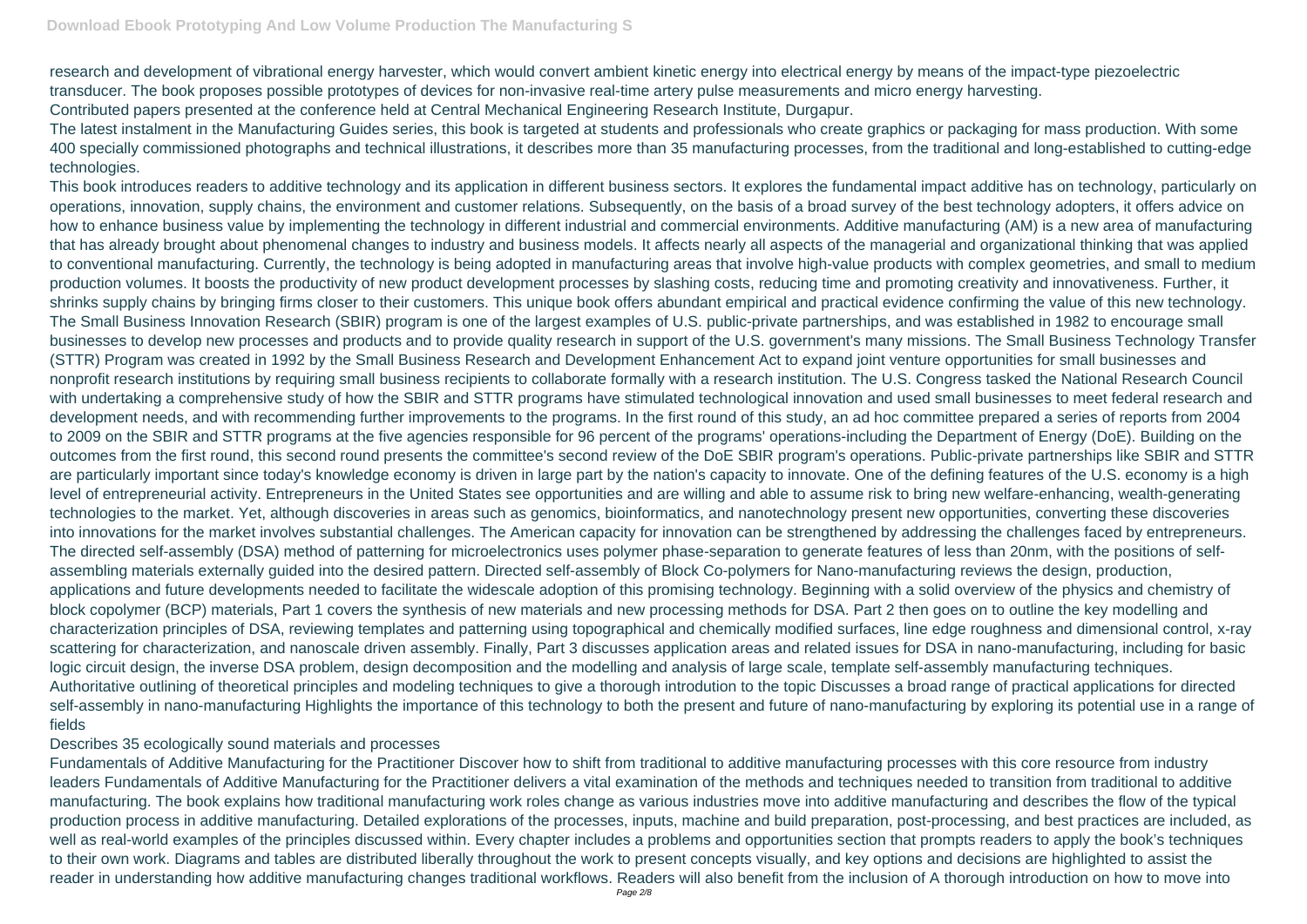Create in 3D with Tinkercad! If you can dream it, you can create it—using Tinkercad. This free tool gives everyone the power to create 3D models, regardless of your level of experience. With the help of Tinkercad For Dummies, you'll have the knowledge you need to plan your designs, the know-how to utilize the platform's drag-and-drop tools to create your design, and the information you need to print or export your designs to use them elsewhere. Tinkercad is for everyone! It's simple enough to be used by kids and students, but robust enough that an adult could use it to create a complex product prototype. With more than 4 million designs posted in the Tinkercad community, the platform is also popular with teachers around the world. Why not join in on the fun? Create your Tinkercad account and join the community Use the drag-and-drop tools to build 3D images Export your designs to have them 3D printed Learn the principles of great 3D design Tinkercad is truly fun for all ages, and this hands-on guide makes it faster and easier to start using it right away!

additive manufacturing, including the identification of a manufacturing opportunity and its characteristics An exploration of how to determine if additive manufacturing is the right solution, with descriptions of the origins of additive manufacturing and the current state of the technology An examination of the materials used in additive manufacturing, including polymers, composites, metals, plasters, and biomaterials A discussion of choosing an additive manufacturing technology and process Perfect for mechanical engineers, manufacturing professionals, technicians, and designers new to additive manufacturing, Fundamentals of Additive Manufacturing for the Practitioner will also earn a place in the libraries of technical, vocational, and continuing education audiences seeking to improve their skills with additive manufacturing workflows. Created through a student-tested, faculty-approved review process with input from more than 250 students and faculty, GOVT is an engaging and accessible solution to accommodate the diverse learning styles of today's learners at a value-based price. Focusing on the current and historical conflicts and controversies that define America as a nation, GOVT is a streamlined and extremely current text for the American Government course. Its motivating debate theme and appealing modern format speak directly to today's student. A full suite of learning tools--correlated to the text chapter-by-chapter--are available through CourseMate and include an eBook, Chapter In Review cards, videos, simulations, podcasts, and quizzes that allow students to learn and study wherever they are and whenever they have time.

Laser Material Processing (2nd ed) by William M Steen is an updated and expanded version of the original which sold very well with reprints in 1994 and 1996. This new edition includes a whole extra chapter - Rapid Prototyping and Low Volume Manufacture - and updates other sections such as those dealing with types of industrial lasers and new applications, and recent developments in Surface Treatment and In-Process Sensing. It comprises some addtional 60-80 pages whilst retaining the value of the original edition. It provides the reader with an understanding of laser process mechanisms, methods of application, automation and In-Process Sensing and industrial potential. The use of Patrick Wright's humorous cartoons and the many diagrams and tables to illustrate points make it a very useful and lively reference guide for students at all stages. Since laser technology is a rapidly changing field this new updated and expanded version will be particularly topical.

The informal style of Laser Material Processing (4th Edition) will guide you smoothly from the basics of laser physics to the detailed treatment of all the major materials processing techniques for which lasers are now essential. • Helps you to understand how the laser works and to decide which laser is best for your purposes. • New chapters on laser physics, drilling, micro- and nanomanufacturing and biomedical laser processing reflect the changes in the field since the last edition, updating and completing the range of practical knowledge about the processes possible with lasers already familiar to established users of this well-known text. • Provides a firm grounding in the safety aspects of laser use. • Now with end-of-chapter exercises to help students assimilate information as they learn. • The authors' lively presentation is supported by a number of original cartoons by Patrick Wright and Noel Ford which will bring a smile to your face and ease the learning process.

The book provides a detailed guide and optimum implementations to each of the stated 3D printing technology, the basic understanding of its operation, and the similarity as well as the dissimilarity functions of each printer. School Students, University undergraduates, and post graduate student will find the book of immense value to equip them not only with the fundamental in design and implementation but also will encourage them to acquire a system and practice creating their own innovative samples. Furthermore, professionals and educators will be well prepared to use the knowledge and the expertise to practice and advance the technology for the ultimate good of their respective organizations.

Cost Management in Plastics Processing: Strategies, Targets, Techniques, and Tools, Fourth Edition, makes readers think about current practices and how to go forward with effective cost management. This is a practical workbook that provides a structured approach to reducing costs in plastics processing for all the major plastics shaping processes (moulding, extrusion, forming) as well as elsewhere in the company (e.g., in factory services and non-manufacturing areas). Competition in all manufacturing sectors is increasing, and there is continuous pressure to drive costs down and to increase cost management. Good cost management improves profits and margins, improves management control and opens the door to becoming a world-class company. The approach throughout this book looks rigorously at where costs are incurred and proposes projects and targets for cost reduction. This book is designed to provide a well-structured map broken down into simple tasks and achievable goals. This book offers a structured approach to the techniques of cost management, from how costs are calculated by accountants, to the effective use of machines and labor, to the minimization of waste. It begins by looking at traditional methods of accounting and costing and whether these are helpful or accurate for project management. Practical examples of cost management in plastics processing are included, together with many useful flow charts and diagrams to illustrate the points under discussion. Enables plastics processors to institute an effective cost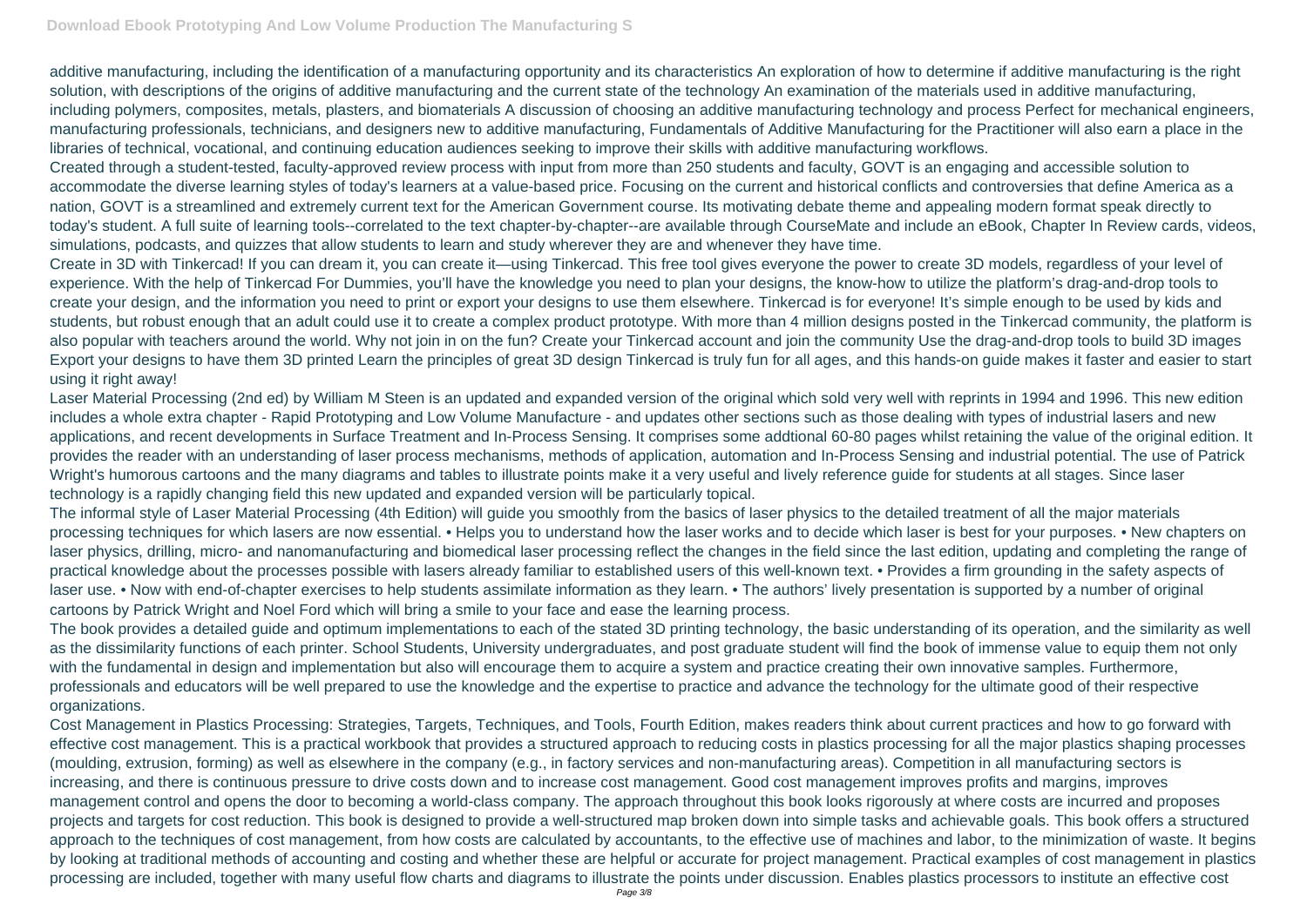management system, going beyond simply trying to cut costs Provides a holistic perspective on cost management, shining a light on areas on costs which may not have previously been considered or accounted for, and proposing projects and targets for cost reduction Serves as a route map to help companies move toward improved margins and greater profitability

Additive Manufacturing 3D Printing & Design The 4th Revolution Not ever previously consumer has had a technology where we so easily interpret the concepts into a touchable object with little concern to the machinery or talents available. If "seeing is believing!-" 3D printing technology is the perfect object image to see, touch, and feel! It is the wings to lift the well sought product, after laboring and toiling in several design iterations to bring the novel product to be a successful implementation. Now it is promising to become familiar with the product prototype and physically test it to find the flaws in the design. If a flaw is detected, the designer can easily modify the CAD file and print out a new unit. On Demand Custom Part Additive manufacturing has become a mainstream manufacturing process. It builds up parts by adding materials one layer at a time based on a computerized 3D solid model. It does not require the use of fixtures, cutting tools, coolants, and other auxiliary resources. It allows design optimization and the producing of customized parts on-demand. Its advantages over conventional manufacturing have captivated the imagination of the public, reflected in recent corporate implementations and in many academic publications that call additive manufacturing the "fourth industrial revolution." Digital Model Layer by Layer 3D additive manufacturing is a process tailored for making three-dimensional objects of varieties of different shapes created from digital models. The objects are produced using an additive process, where successive layers of materials are deposited down in different shapes. The 3D Additive Manufacturing is considered diverse from traditional machining techniques, which depends primarily on the removal of material by cutting or drilling. The removal of material is referred to as a "subtractive process." In a fast-paced, pressure-filled business atmosphere, it is clear that decreasing delivery by days is exceptionally valuable. Digital Manufacturing 3D printing - additive manufacturing, produces 3D solid items from a digital computer file. The printing occurs in an additive process, where a solid object is generated through the consecutive layering of material. There are an extensive variety of materials to select from countless lists of polymers and metals. The process begins with the generation of a 3D digital file such as CAD file. The 3D digital file is then directed to a 3D printer for printing using a simple print command. Freed of the constraints of traditional factories, additive manufacturing allows designers to produce parts that were previously considered far too complex to make economically. Engineers and Biologists are finding practical applications to use 3D additive manufacturing. It permits novel designs to become matchless rare-products that were not likely with preceding manufacturing methods. It is poised to transform medicine and biology with bio-manufacturing. This technology has the possibility to upsurge the well-being of a nation's citizens. Additive manufacturing may progress the worldwide resources and energy effectiveness in ground, sea and air. This 3D Printing & Design book will enable you to develop and 3D print your own unique object using myriads of worldwide materials. Galilee Galileo & Isaac Newton Galileo Galilei and Isaac Newton have changed our understanding of not only our own solar system, but also the whole universe through the invention of their telescope. The telescope steered a novel and captivating scientific discipline of "astronomy" —observing and studying the planets, stars, and other objects in the universe. The Nebula, for example, could not be observed prior to the invention of the telescope. No one could have estimated how many planets were in our solar system. Thanks to the technology of the telescope, the knowledge of universe was revealed. Thanks to a simple piece of glass made of silica, and to a simple lens made of glass. Similarly, 3D printing technology is a simple approach to open a flood gate to our Fourth Industrial Revolution. One-off Prototype One-off prototypes can be hideously expensive to produce, but a 3D printer can bring down the cost by a sizable margin. Many consumers goods, mechanical parts, aerospace, automobiles, robots, shoes, fashions, architects' models, dentures, hearing aids, cell biology, now appear in a 3D-printed form for appraisal by engineers, stylists, biologist, and clients before obtaining the final approval. Any changes can be swiftly reprinted in a few hours or overnight, whereas waiting for a new prototype to emerge from a machine shop could take weeks, and sometimes months. Some designers are already printing ready-to-wear shoes, dresses, and prosthetics, from metals, plastic and nylon materials. 3D printing's utmost advantage is making discrete parts rapidly, autonomous of design complications. That speed delivers rapid reaction on the first prototype, and the capability to modify the design and speedily re-manufacture the part. As an alternative of waiting days or weeks for a CNC-machined prototype, a 3D printer can manufacture the part overnight. Development Cycle The 3D printer provides the additional advantage of removing many overhead manufacturing costs and timedelay by 3D printing parts that withstand a machine shop environment. Several tooling, fixtures, and work-holding jaws may be easily developed and 3D printed without extensive lead time and overhead cost. Its speed and quality shorten the product development cycle, permitting manufacturing aesthetically appealing, and high-performance parts in less than a day. Many instances testify that 3D printers offer substantial flexibility to yield parts with the adequate tensile strength and quality, desired to prosper the technology at a reasonable speed and cost. The rewards of applying 3D printing are substantial, as 3D printing permits product development teams to effortlessly, rapidly, and cost effectively yield models, prototypes, and patterns. Parts can be manufactured in hours or days rather than weeks. Nano-bots 3D additive manufacturing may be the only known method for constructing nanobots, which will overcome the speed disadvantage of 3D additive printing, thereby enabling the technology to be widely deployed in every manufacturing aspect. If millions of nanobots worked together, they might be able to do amazing manufacturing takes. Microscopic Surgery Scientists and researchers constructed teams of nanobots able to perform microscopic surgery inside a patient's body. Some groups of nanobots have been programmed to build objects by arranging atoms precisely so there would be no waste. Other nanobots might even be designed to build more nanobots to replace ones that wear out! Compared to other areas of science like manufacturing and biology, nanotechnology is a very new area of 3D printing research. Working with microns and nanometers is still a very slow and difficult task. Carbon Fiber Also, material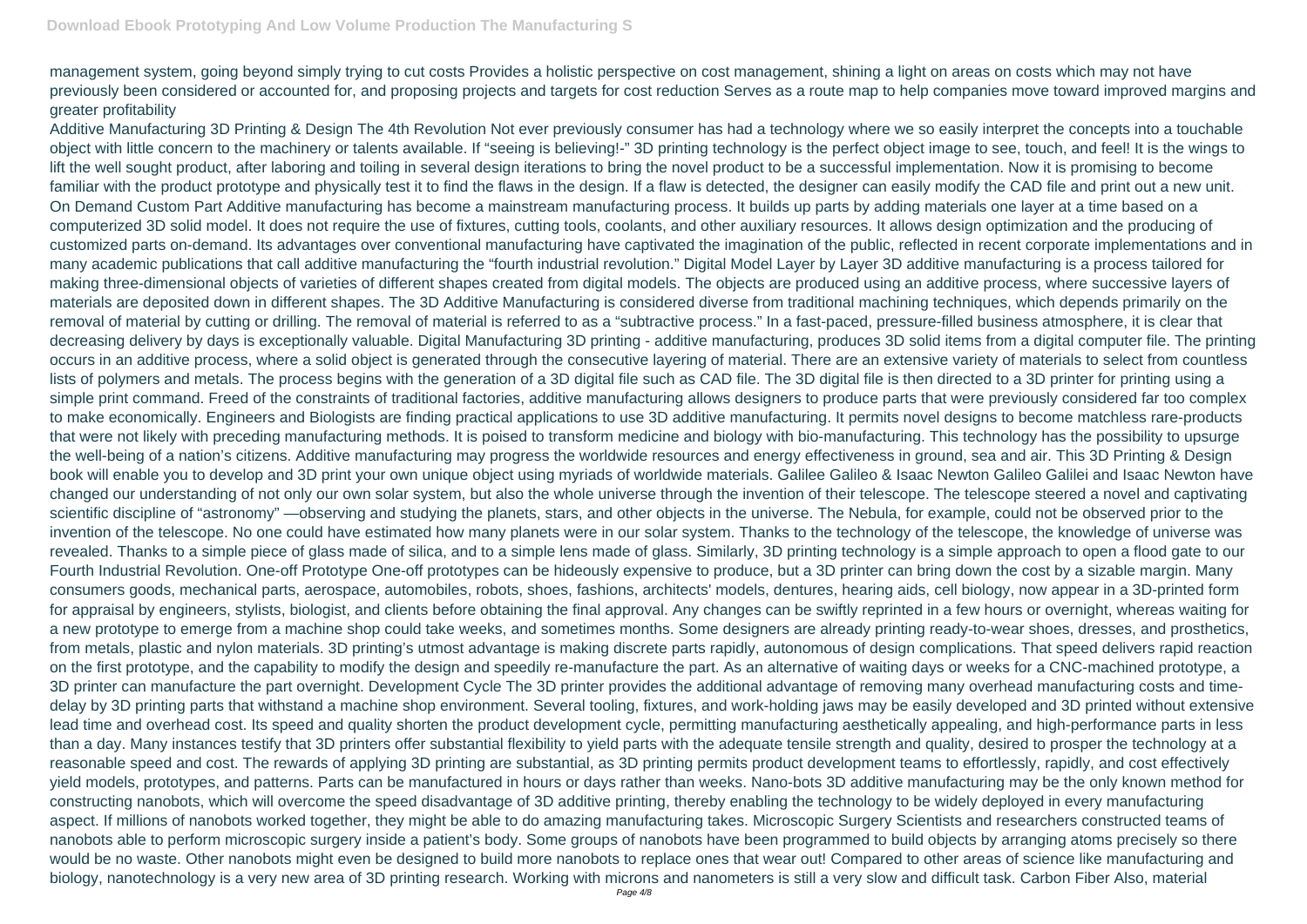scientists and metallurgists are constantly providing engineers, and manufacturers with new and superior materials to make parts in the most economical and effective means. Carbon-fiber composites, for instance, are replacing steel and aluminum in products ranging from simple mountain bikes to sophisticated airliners. Sometimes the materials are farmed, cultivated and may be grown from biological substances and from micro-organisms that have been genetically engineered for the task of fabricating useful parts. Facing the benefits of the current evolution of 3D printing technology, companies from all parts in the supply chain are experiencing the opportunities and threatens it may bring. First, to traditional logistic companies, 3D printing is causing a decline in the cargo industry, reducing the demand for long-distance transportation such as air, sea and rail freight industries. The logistic companies which did not realize the current evolution may not adapt rapidly enough to the new situation. As every coin has two sides, with 3D Printing, logistics companies could also become able to act as the manufacturers. The ability to produce highly complex designs with powerful computer software and turn them into real objects with 3D printing is creating a new design language. 3D-printed items often have an organic, natural look. "Nature has come up with some very efficient designs, Figure 1.3. Often it is prudent to mimic them," particularly in medical devices. By incorporating the fine, lattice-like internal structure of natural bone into a metal implant, for instance, the implant can be made lighter than a machined one without any loss of strength. It can integrate more easily with the patient's own bones and be grafted precisely to fit the intended patient. Surgeons printed a new titanium jaw for a woman suffering from a chronic bone infection. 3D additive manufacturing promises sizable savings in material costs. In the aerospace industry, metal parts are often machined from a solid billet of costly high-grade titanium. This constitutes 90% of material that is wasted. However, titanium powder can be used to print parts such as a bracket for an aircraft door or part of a satellite. These can be as strong as a machined part, but use only 10% of the raw material. A Boeing F-18 fighter contains a number of printed parts such as air ducts, reducing part weight by at least 30%. Remote Manufacturing 3D Printers Replicator can scan an object in one place while simultaneously communicating to another machine, locally or globally, developed to build a replica object. For example, urgently needed spares could be produced in remote places without having to ship the original object. Even parts that are no longer available could be replicated by scanning a broken item, repairing it virtually, and then printing a new one. It is likely digital libraries will appear online for parts and products that are no longer available. Just as the emergence of e-books means books may never go out of print, components could always remain available. Service mechanics could have portable 3D printers in their vans and hardware stores could offer part-printing services. DIY Market Some entrepreneurs already have desktop 3D printers at home. Industrial desktop 3D printing machines are creating an entirely new market. This market is made up of hobbyists, do-it-yourself enthusiasts, tinkerers, inventors, researchers, and entrepreneurs. Some 3D-printing systems can be built from kits and use open-source software. Machinists may be replaced someday by software technicians who service production machines. 3D printers would be invaluable in remote areas. Rather than waiting days for the correct tool to be delivered, you could instantly print the tool on the job. Printing Materials However, each method has its own benefits and downsides. Some 3D printer manufacturers consequently offer a choice between powder and polymer for the material from which the object is built. Some manufacturer use standard, off-the-shelf business paper as the build material to produce a durable prototype. Speed, cost of the 3D printer, cost of the printed prototype, and the cost of choice materials and color capabilities are the main considerations in selecting a 3D printing machine. SLA – DLP - FDM – SLS - SLM & EBM The expansive world of 3D printing machines has become a confusing place for beginners and professionals alike. The most well-known 3D printing techniques and types of 3D printing machines are stated below. The 3D printing technology is categorized according to the type of technology utilized. The categories are stated as follows: Stereolithography(SLA) Digital Light Processing(DLP) Fused deposition modeling (FDM) Selective Laser Sintering (SLS) Selective laser melting (SLM) Electronic Beam Melting (EBM) Laminated object manufacturing (LOM) Also, the book provides a detailed guide and optimum implementations to each of the stated 3D printing technology, the basic understanding of its operation, and the similarity as well as the dissimilarity functions of each printer. School Students, University undergraduates, and post graduate students will find the book of immense value to equip them not only with the fundamental in design and implementation but also will encourage them to acquire a system and practice creating their own innovative samples. Furthermore, professionals and educators will be well prepared to use the knowledge and the expertise to practice and advance the technology for the ultimate good of their respective organizations. Global Equal Standing Manufacturers large and small play a significant part in the any country's economy. The U.S. economy; rendering to the United States Census Bureau, manufacturers are the nation's fourth-largest employer, and ship several trillions of dollars in goods per annum. It may be a large automotive enterprise manufacturing vehicles or an institution with less than 50 employees. Manufacturers are vital to the country's global success. However, many societies have misunderstandings about the manufacturing jobs are undesirable jobs and offers low-paying compensations. Other countries may be discouraged to compete against USA. Additive Manufacturing Technology – 3D Printing would level the manufacturing plane field, enabling all countries to globally stand on equal footing. Dr. Sabrie Soloman, Chairman & CEO 3D Printing & Design Not ever previously consumer has had a technology where we so easily interpret the concepts into a touchable object with little concern to the machinery or talents available. 3D Printing Technology builds up parts by adding materials one layer at a time based on a computerized 3D solid model. It allows design optimization and the producing of customized parts on-demand. Its advantages over conventional manufacturing have captivated the imagination of the public, reflected in recent corporate implementations and in many academic publications that call additive manufacturing the "Fourth Industrial Revolution." 3D Printing produces 3D solid items from a digital computer file. The printing occurs in an additive process, where a solid object is generated through the consecutive layering of material. The process begins with the generation of a 3D digital file such as CAD file. The 3D digital file is then directed to a 3D Printer for printing using a simple print command. Freed of the constraints of traditional factories, additive manufacturing allows designers to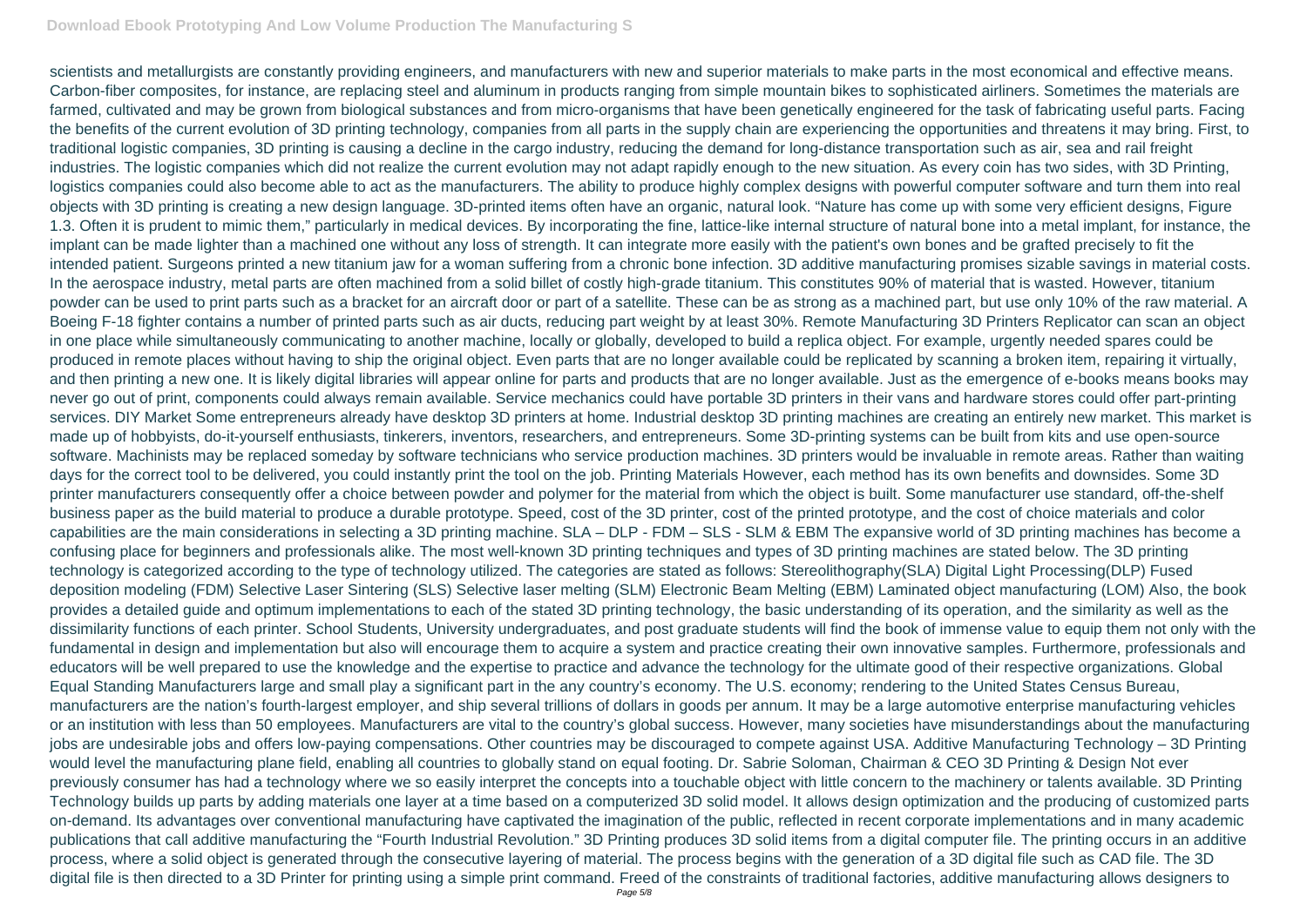produce parts that were previously considered far too complex to make economically. Engineers and Biologists are finding practical applications to use 3D additive manufacturing. It permits novel designs to become matchless rare-products that were not likely with preceding manufacturing methods. 3D Printing Technology is poised to transform medicine and biology with bio-manufacturing, and traditional manufacturing into 3D Printing. This technology has the possibility to upsurge the well-being of a nation's citizens. Additive manufacturing may progress the worldwide resources and energy effectiveness in "Ground, Sea and Air." This 3D Printing & Design book will enable you to develop and 3D Print your own unique object using myriads of available worldwide materials. One-off prototypes can be hideously expensive to produce, but a 3D Printer can bring down the cost by a sizable margin. Many consumers goods, mechanical parts, aerospace, automobiles, robots, shoes, fashions, architects' models, dentures, hearing aids, cell biology, now appear in a 3D-printed form for appraisal by engineers, stylists, biologist, and clients before obtaining the final approval. The 3D Printing Technology provides the additional advantage of removing many overhead manufacturing costs and time-delay. The rewards are substantial, as it permits product development teams effortlessly, rapidly and cost effectively yielding models, prototypes, and patterns to be manufactured in hours or days rather than weeks, or months. Nanotechnology, seen as the next leap forward in the industrial revolution, requires that manufacturers develop processes that revolutionize the way small products are made. Microfabrication and Nanomanufacturing focuses on the technology of fabrication and manufacturing of engineering materials at these levels. The book provides an overview of techniques used in the semiconductor industry. It also discusses scaling and manufacturing processes operating at the nanoscale for non-semiconductor applications; the construction of nanoscale components using established lithographic techniques; bulk and surface micromachining techniques used for etching, machining, and molding procedures; and manufacturing techniques such as injection molding and hot embossing. This authoritative compilation describes non-traditional micro and nanoscale processing that uses a newly developed technique called pulsed water jet machining as well as the efficient removal of materials using optical energy. Additional chapters focus on the development of nanoscale processes for producing products other than semiconductors; the use of abrasive particles embedded in porous tools; and the deposition and application of nanocrystalline diamond. Economic factors are also presented and concern the promotion and commercialization of micro and nanoscale products and how demand will eventually drive the market.

Medium- and heavy-duty trucks, motor coaches, and transit buses - collectively, "medium- and heavy-duty vehicles", or MHDVs - are used in every sector of the economy. The fuel consumption and greenhouse gas emissions of MHDVs have become a focus of legislative and regulatory action in the past few years. This study is a follow-on to the National Research Council's 2010 report, Technologies and Approaches to Reducing the Fuel Consumption of Medium-and Heavy-Duty Vehicles. That report provided a series of findings and recommendations on the development of regulations for reducing fuel consumption of MHDVs. On September 15, 2011, NHTSA and EPA finalized joint Phase I rules to establish a comprehensive Heavy-Duty National Program to reduce greenhouse gas emissions and fuel consumption for on-road medium- and heavy-duty vehicles. As NHTSA and EPA began working on a second round of standards, the National Academies issued another report, Reducing the Fuel Consumption and Greenhouse Gas Emissions of Medium- and Heavy-Duty Vehicles, Phase Two: First Report, providing recommendations for the Phase II standards. This third and final report focuses on a possible third phase of regulations to be promulgated by these agencies in the next decade. New chapters on bending and cleaning reflect the changes in the field since the last edition, completing the range of practical knowledge about the processes possible with lasers already familiar to users of this well-known text. Professor Steen's lively presentation is supported by a number of original cartoons by Patrick Wright and Noel Ford, which will bring a smile to your face and ease the learning process. From the reviews: "...well organized, and the text is very practical...The engineering community will find this book informative and useful." (OPTICS AND PHOTONICS NEWS, July/August 2005)

Exploring the practical, entrepreneurial, and historical aspects of medical device development, this second edition of The Medical Device R&D Handbook provides a how-to guide for medical device product development. The book offers knowledge of practical skills such as prototyping, plastics selection, and catheter construction, allowing designers to apply these specialized techniques for greater innovation and time saving. The author discusses the historical background of various technologies, helping readers understand how and why certain devices were developed. The text also contains interviews with leaders in the industry who offer their vast experience and insights on how to start and grow successful companies—both what works and what doesn't work. This updated and expanded edition adds new information to help meet the challenges of the medical device industry, including strategic intellectual property management, operating room observation protocol, and the use of new technologies and new materials in device development.

It is always hard to set manufacturing systems to produce large quantities of standardized parts. Controlling these mass production lines needs deep knowledge, hard experience, and the required related tools as well. The use of modern methods and techniques to produce a large quantity of products within productive manufacturing processes provides improvements in manufacturing costs and product quality. In order to serve these purposes, this book aims to reflect on the advanced manufacturing systems of different alloys in production with related components and automation technologies. Additionally, it focuses on mass production processes designed according to Industry 4.0 considering different kinds of quality and improvement works in mass production systems for high productive and sustainable manufacturing. This book may be interesting to researchers, industrial employees, or any other partners who work for better quality manufacturing at any stage of the mass production processes.

This book provides insights into the possibilities, realities and challenges of the rapidly evolving world of 3D printing or additive manufacturing. Contributors cover the applications for 3D printing, available materials, research, and the business of additive manufacturing from start-ups to Fortune 500 companies. As an important part of the Women in Science and Engineering book series, the work highlights the contribution of women leaders in additive manufacturing, inspiring women and men, girls and boys to enter and apply themselves to world of 3D printing and be a part of bringing the true potential of 3D printing to fruition. The book features contributions of prominent female engineers, scientists, business and technology leaders in additive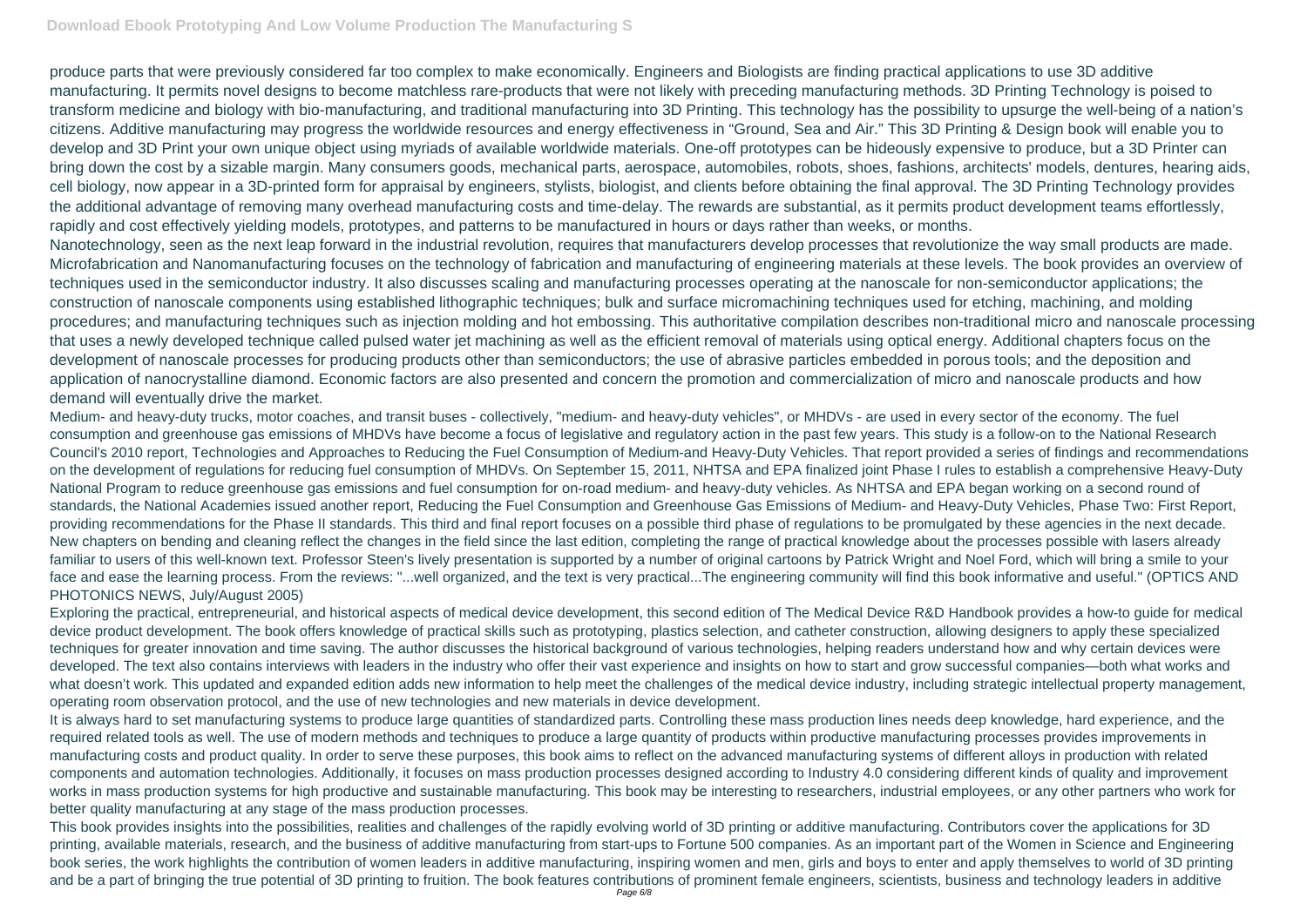manufacturing from academia, industry and government labs. Provides insight into womens contributions to the field of additive manufacturing; Presents information from academia, research, government labs and industry into advances and applications in the rapidly evolving and growing field of 3D printing; Includes applications in industries such as medicine, aerospace, and automotive.

This book contains a collection of contributions related to the design and control of material flow systems in manufacturing. Material flow systems in manufacturing covers a broad spectrum of topics directly affecting issues related to facilities design, material handling and production planning and control. In selecting the papers to include in this book, the scope was limited to the design and operational control aspects related to the physical move ment of parts, tools, containers and material handling devices. Recent develop ments in this area naturally led to concentration on flow systems involving cellular manufacturing, and automated transport equipment such as automated guided vehicles. However, the concepts discussed have general applicability to a wide range of manufacturing flow problems. The book is organized in five major sections: 1. design integration and justification; 2. cell design and material handling considerations; 3. alternative material flow paths; 4. operational control problems; and 5. tooling requirements and transport equipment.

The aim of new techniques of rapid prototyping, tooling and manufacturing is to take a new product from the Computer Aided Design (CAD) stage into instant production of the prototype, or even the end use part. In this report the different methods available, the material choice, accuracy and model build size are described. An additional indexed section containing several hundred abstracts from the Rapra Polymer Library database gives useful references for further reading.

An encyclopaedic guide to production techniques and materials for product and industrial designers, engineers, and architects. Today's product designers are presented with a myriad of choices when creating their work and preparing it for manufacture. They have to be knowledgeable about a vast repertoire of processes, ranging from what used to be known as traditional "crafts" to the latest technology, to enable their designs to be manufactured effectively and efficiently. Information on the internet about such processes is often unreliable, and search engines do not usefully organize material for designers. This fundamental new resource explores innovative production techniques and materials that are having an impact on the design industry worldwide. Organized into four easily referenced parts—Forming, Cutting, Joining, and Finishing—over seventy manufacturing processes are explained in depth with full technical descriptions; analyses of the typical applications, design opportunities, and considerations each process offers; and information on cost, speed, and environmental impact. The accompanying step-by-step case studies look at a product or component being manufactured at a leading international supplier. A directory of more than fifty materials includes a detailed technical profile, images of typical applications and finishes, and an overview of each material's design characteristics. With some 1,200 color photographs and technical illustrations, specially commissioned for this book, this is the definitive reference for product designers, 3D designers, engineers, and architects who need a convenient, highly accessible, and practical reference. A new series for designers, engineers, architects, and students.

Toyota Production System methods have rendered remarkable results in high-volume manufacturing plants, but they have not been fully understood and correctly applied in high-mix, lowvolume environments. While lean principles do apply, the implementation methods and tools must be adapted and alternate methods embraced in a low-volume environment. This volume is specifically geared for manufacturers that have hundreds to thousands of active part numbers with few or no ongoing forecasted volumes, and for job shops that build only to order. The primary focus is eliminating non-value-added activities and instituting improvements on the most repetitive jobs, a strategy that gives you more time to produce your low-volume work or one-

Liquid moulding technologies such as RTM and SRIM are increasingly used for manufacturing composites in a variety of industries. Most interest stems from the automotive industry in the continuing search for weight savings, manufacturing economies and vehicle refinement. Liquid Moulding Technologies provides a unique insight into the development and use of such processes with a comprehensive description of the material, process variants, equipment, control strategies and tooling techniques used. Procedures for materials characterisation, preform and mould design are also described and the text is augmented by a number of case studies for prototype and production parts. This book is an invaluable source for both industrial moulders and those working in research and development.

Time compression technologies such as rapid prototyping and manufacturing offer enormous potential benefits. Where time can be saved in the development of new or modified products, expenditure can also be reduced. Swifter development can also give a competitive edge to those using these techniques. However there are a number of different systems and processes that can be used. Ensuring that the most appropriate rapid prototyping and manufacturing technology is applied to a problem is vital to the success of a project. The case studies, compiled by the experienced team of the Warwick Manufacturing Group at the University of Warwick in the UK, represent a range of different real experiences drawn from a variety of industries, using a range of materials and processes. CONTENTS INCLUDE: Overview of product design and development Computer-aided design and rapid prototyping The introduction of CAD/CAM in the ceramics industry Product design and development – reverse engineering Reducing the risk of new product development by utilizing rapid prototyping technologies Stress analysis using rapid prototyping techniques Case studies in rapid prototyping and manufacturing techniques–flow visualization using rapid prototype models Overview of utilizing bureau facilities Using bureau services Running an internal rapid prototyping bureau Overview of rapid casting techniques An alternative route to metal components for prototype and low-volume production Rapid prototyping in pattern making and foundry applications Rapid prototyping – enhancing product development at Parker Hannifin Cast tooling with rapid prototype patterns Overview of rapid tooling The role of rapid immediate production tooling (IPT) in new product development Rapid tooling – cast resin and sprayed metal tooling.

What did Bunnie Huang have to do to make Chumbies appear? What did FitBit have to do to make FitBits appear? This book lifts the curtain on the process of product development, from prototyping to production. Product development is the magic that turns circuitry, software and materials into a product, but the task of efficiently moving from good idea to manufactured product is more dark art than sleight of hand. Author Alan Cohen takes you through each step the process by developing an example product. You'll learn about manufacturing scales from "protoduction" to low-volume, medium-volume, and high-volume production. Move from prototyping to sample production, and then on to larger scale production Delve into product planning and budgeting Understand how to deal with overseas manufacturing Discover how to source parts